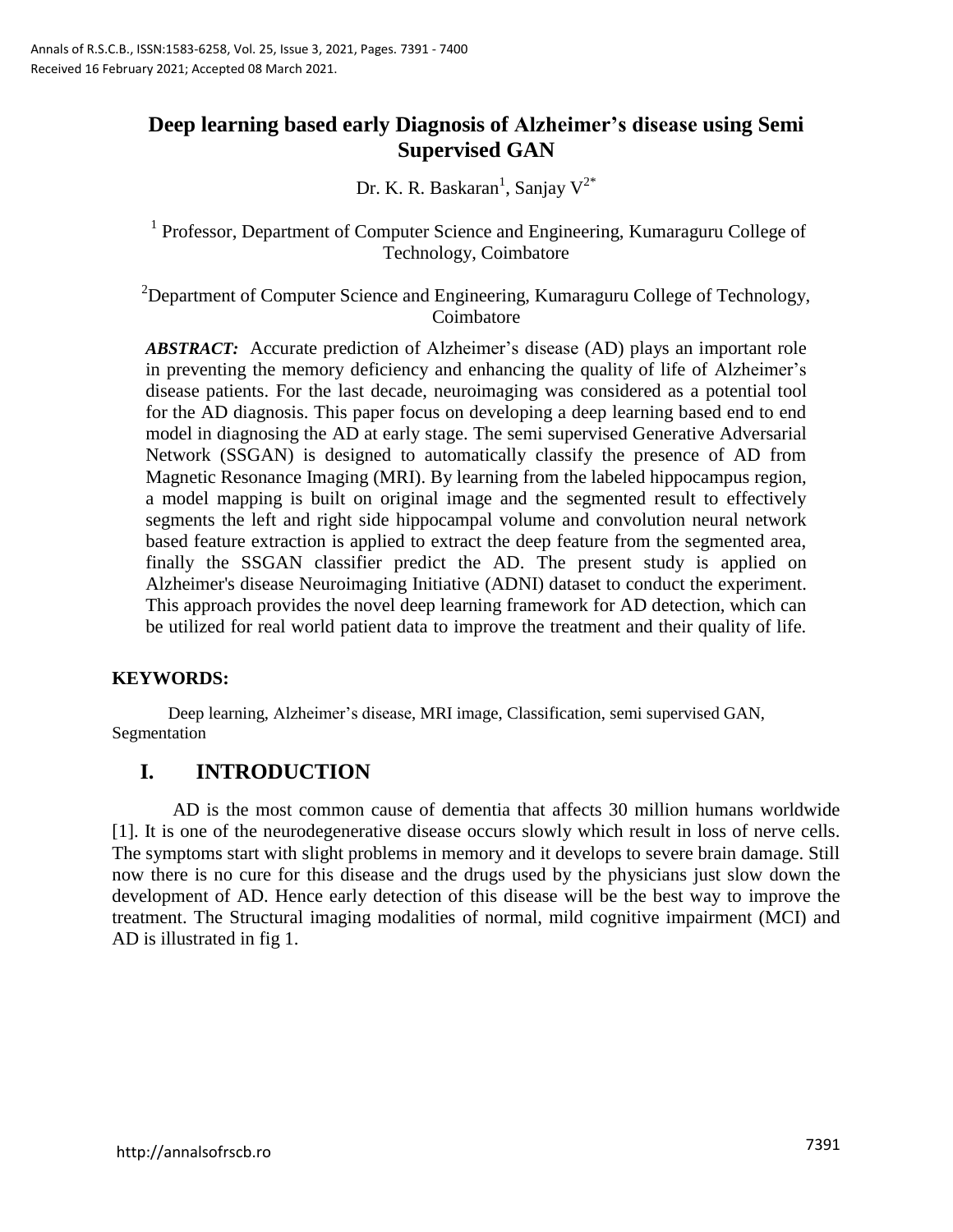

Fig 1: Structural images of MCI and AD compared to a healthy brain [2]

Many researchers have proposed various techniques for AD diagnosis with machine learning [3-4] and deep learning approach [5-6]. The recent studies proved that deep neural network provides best result in medical image analysis [6-7]. However these techniques worked based on the supervised learning architecture and, thus, cannot directly employ subjects with incomplete ground-truth clinical scores for network training.

So Semi supervised based deep learning architecture is proposed for neurodegenerative disease with incomplete ground-truth data. This research is begin with preprocessing the MR image using Gaussian filter and then segments the hippocampal region with u-net framework [8] and then CNN based feature extraction is performed to obtain the deep features for classifier. Eventually the semi supervised GAN classifies the data with generator and discriminator model.

The present study is evaluated on ADNI dataset and compared with prior techniques where stacked auto encoder (SAE) was used as a classifier for AD detection [9]. The prior research applied the multiatlas propagation technique for feature extraction and SAE that reduced the over fitting but increase the difficulty of feature learning. The baseline method achieved the great accuracy for the trained data but low accuracy for test data. The proposed architecture also considered this problem and improves the overall accuracy.

The remaining section of this paper is structured as follows. Section II describes the most relevant studies of AD detection with deep learning techniques. Section III elaborates the details of material used and the proposed methodology. In section IV, the experimental setup, comparison methods, performance evaluation result on ADNI dataset. Section V concludes this research with limitation and possible future research direction.

# **2. MAGNETIC RESONANCE IMAGING (MRI)**

The MRI is most rapidly advancing techniques in imaging that is available and is used for producing the detained sectional images in an imaging plane [10, 21]. The MRI helps to image the human body based on the standard nuclear magnetic resonance. The MRI has many advantages when compared with that of the other modalities in evaluating the knee"s internal architecture. It is a painless and non-invasive method that provides an excellent soft tissue contrast allowing imaging in many planes and also does not incur any radiation dose to that of the patient. The present study utilizes the MRI images to segment the hippocampus to detect the AD. The image segmentation has been defined like a partitioning of images into regions which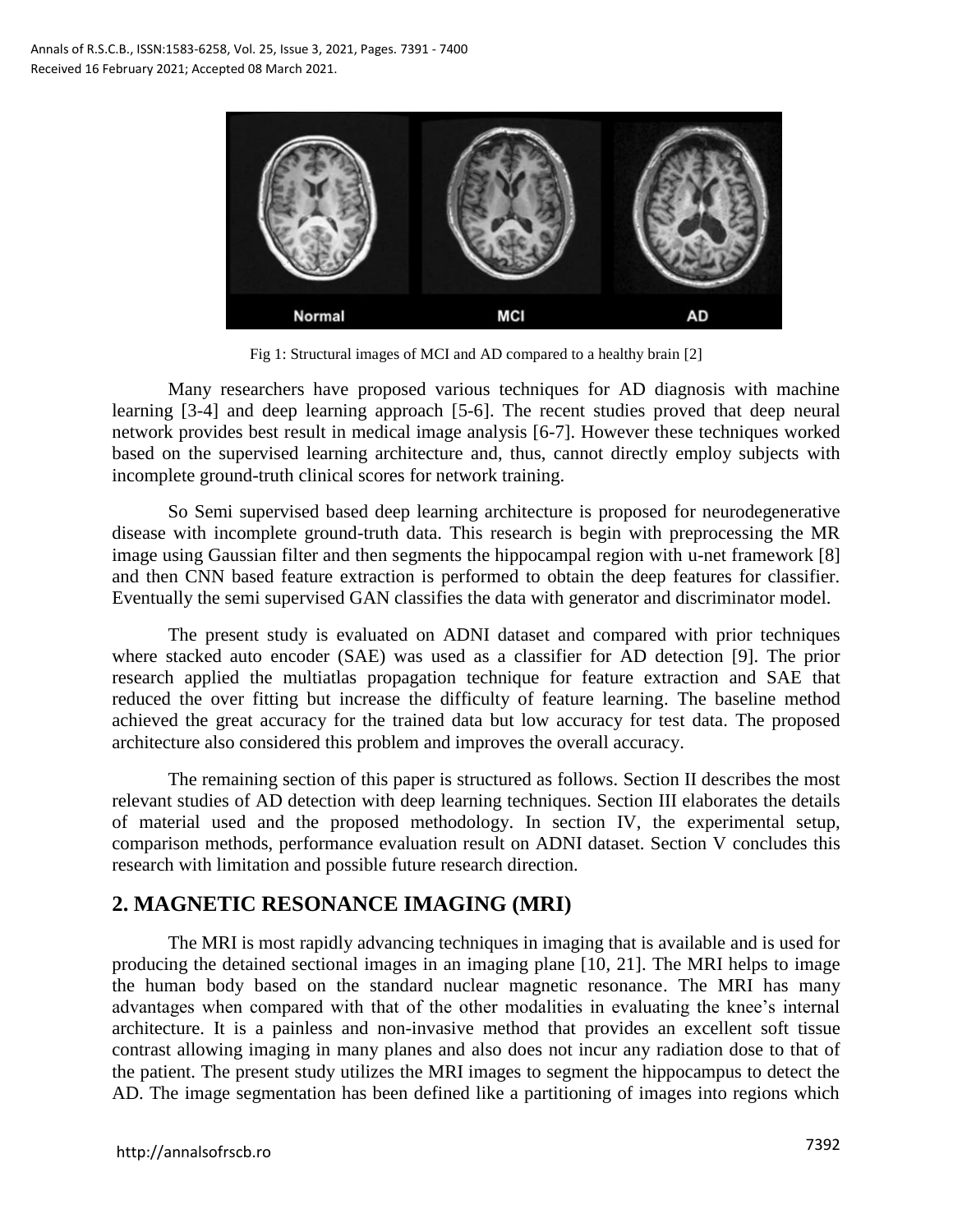are meaningful for a specific task and is a problem of labeling. This will involve for the detection of a brain tumor from the CT or the MR images. The segmentation is an initial step that leads to image analysis and its interpretation. The goal will be easy to state and achieving may be difficult in terms of accuracy. There are several challenges in the processing of medical image processing [11]:

- 1. Enhancement and restoration of Image.
- 2. Accurate and automated segmentation of features in interest
- 3. An automatic and exact image registration of multimodality.
- 4. Ordering of an image features.
- 5. Image feature"s computable dimension and clarification of their quantities.
- 6. Growth of the incorporated systems for clinical areas

The image segmentation is used typically for locating objects of interest and boundaries that make representation of a stack of volumetric images that are more meaningful for analysis that is easier. Traditionally, this is done manually slice by slice needing expert knowledge for obtaining information on boundary for regions of interest [13].

# **Related Works**

This section summarizes the prominent research contributions on the essential domains, namely noise removal, segmentation, machine learning, and deep learning techniques.

Shrestha et al. [14] have compared a few denoising techniques and suggested a unique method for removing impulse noise using the decision-based strategy. These techniques, while suppressing impulse noise, mainly retained image information. Mean Square Error (MSE) and Peak Signal to Noise Ratio (PSNR) of various filtered images depict those techniques' merits. The researchers have also validated the results, esteems with visual perception.

Biswas et al. [15] developed a new noise removal method used with curvelet transform thresholding, combined with the Wiener filter, for the Magnetic Brain Resonance Imaging (MRI). They compared the result with other denoising techniques based on curvelet and wavelet. Peak-Signal-Noise-Ratio (PSNR), Mean Square Error (MSE), and Structural Similarity (SSIM) were used to evaluate the quality of the image. The results of the experiment show that their method shows better results than their competitors.

Mito, R et al. [16] designed a novel method known as pixel-based assessment that comprehensively explored the variations among the voxels, estimate the axonal losses due to Alzheimer's disease and mild cognitive impairment. The authors hypothesized that patients with Alzheimer's disease would display comprehensive functional degeneration.

Kong Z et al. [17] suggested a wavelet-based method to capture the distinct contours. The automatic segmentation of the image can be done using the CNN model with deep learning. The segmented gray and white matter information is quantified to indicate this segmentation technology's ability to quantitatively diagnose cerebral atrophy.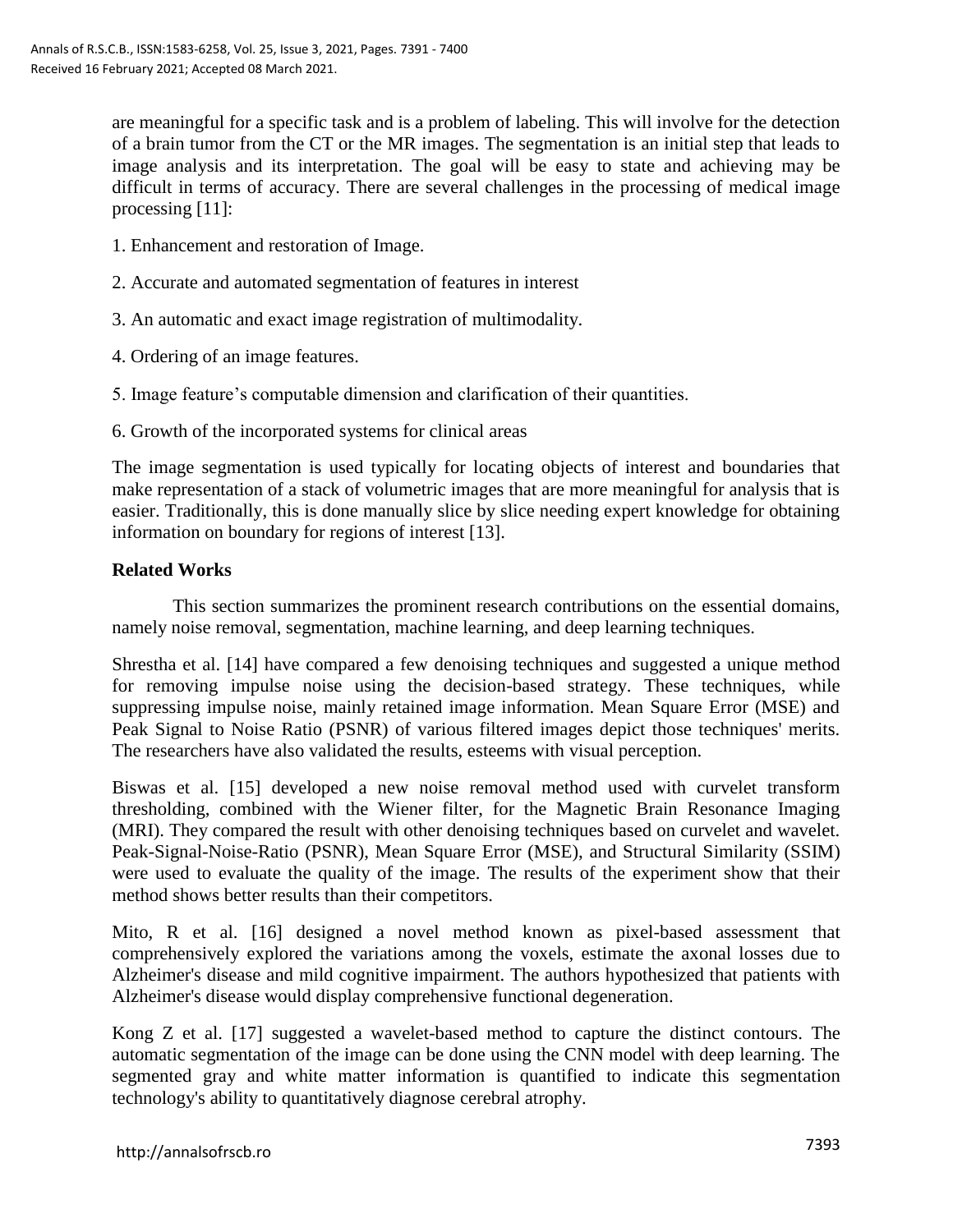Awate G et al. [18] proposed a new method for detecting Alzheimer's Disease from MRI using CNN with the Tensor flow using the transfer learning model. This model has classified the various stages of AD. Islam J et al. (2018) designed a new method, namely AD diagnosis, using the ensemble of deep CNN models. These models are used for the clinical dataset to identify the different stages of AD for early diagnosis.

Lee G et al. [19] developed a new system integrating multi-domain longitudinal data. The prediction model for MCI transformation to AD provided accuracy of up to 75% (area under curve  $(AUC) = 0.83$ ) with only one modality of data separately and this prediction model achieved. The performance by 81% accuracy (AUC=0.86) with incorporating longitudinal multidomain data. A multi-modal deep learning approach has the potential to identify the subjects at risk of developing AD.

Razavi, F et al.[20] suggested that machine learning methods, particularly deep learning For a smart diagnosis of Alzheimer's disease, were considered helpful for learning raw data features. A two-layer uncontrolled neural network was used at the first stage of learning, scattered faltering, to learn features from raw data directly. Based on the learned features, Softmax regression was used in the second phase to categorize the health status. The technique proposed was validated by Alzheimer's Brain Images datasets.

# **PROPOSED METHOD**

The semi supervised based GAN deep learning technique is used in this research for AD diagnosis. The procedure of the present diagnosis model is described in this section. The overall working procedure of AD detection is illustrated in fig 2. The process start by preprocessing the ADNI MRI data to remove the noise from the image and then segment the hippocampal region, then extract the deep features from the segmented model. Finally the classifier provides the detection result which assist to diagnosis the AD.



Fig 2 Proposed AD diagnosis System Architecture

# **PREPROCESSING**

Preprocessing is the initial stage of this study. The noise in the MRI images is removed using the Gaussian filter. The goal of any de-noising technique is to remove noise from an image which is the first step in any image processing. The noise in the MRI images is removed using the Gaussian filter. Gaussian filtering has been intensively studied in image processing and computer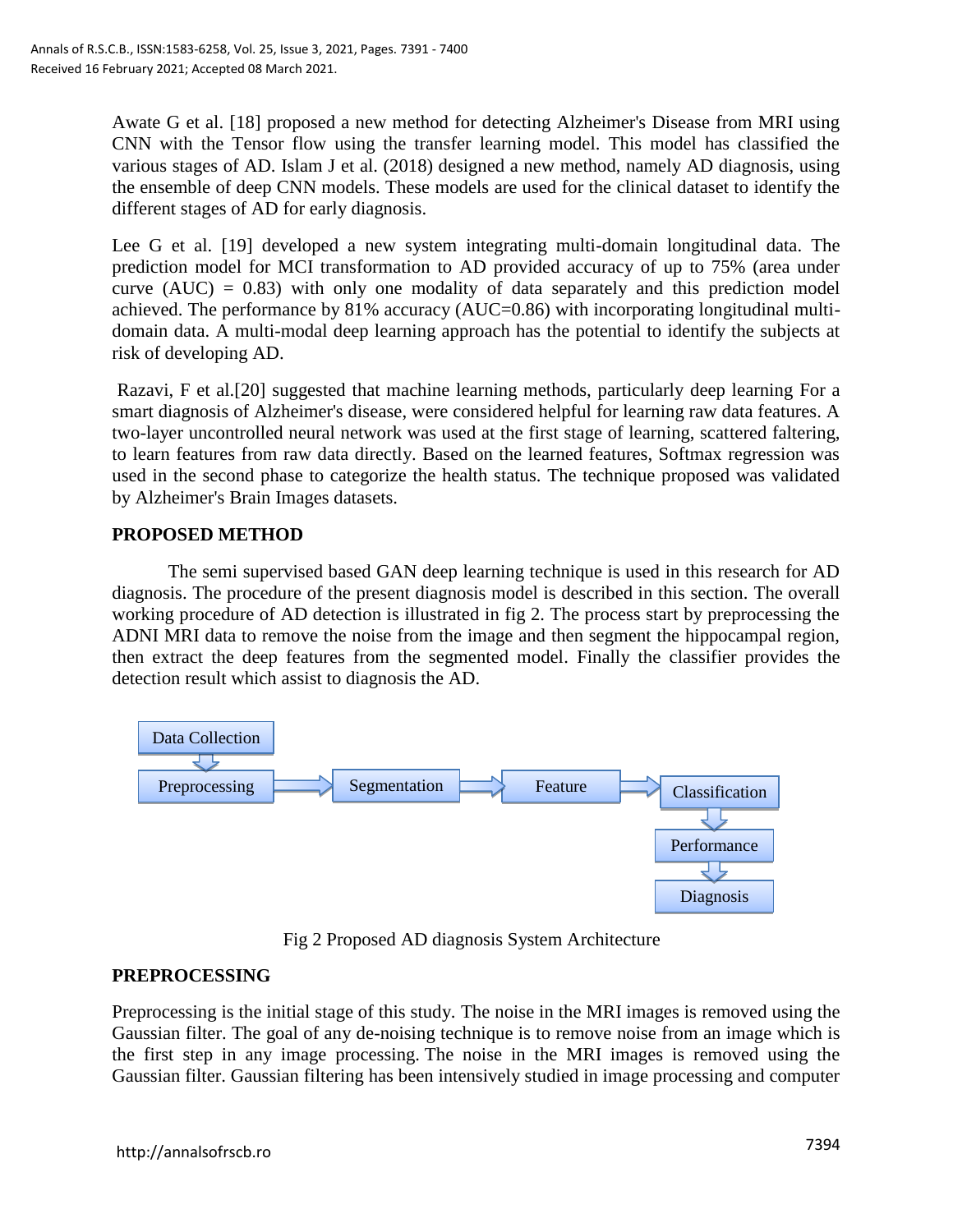vision. Using a Gaussian filter for noise suppression, the noise is smoothed out, at the same time the signal is also distorted.

#### **SEGMENTATION**

U-Net is one of Fully Convolution Network and a network with the U-shaped structure as shown in Fig.3. After extracting feature values while reducing the image size with the convolution layers and the pooling layers, the image size is enlarged with the deconvolution layers and the up-sampling layers. Finally, the same size image as the input image is output. First, learning is performed after inputting the training data to U-Net, and a model for region extraction is constructed. Next, a MRI image of test data is input to the constructed model, and an estimated image by U-Net is obtained.



Fig.3 Structure of U-Net Model

# **FEATURE EXTRACTION**

The convolutional neural network architecture is implemented with many layers such as convolutional, ReLu, max pooling. The architecture is inspired by AlexNet as shown in fig. 1. It consists of six layers of Conv2D, ReLu, Max-pooling and fully connected layer. Further layers like dropout added to the network to enhance the performance during training. The dropout layer is activated only during training. The dropout layer randomly drops certain number of neurons during forward pass (input to the function) and remembers the neurons that are left during the forward pass. And only updates the non-dropped during backward pass. The dropout is a feature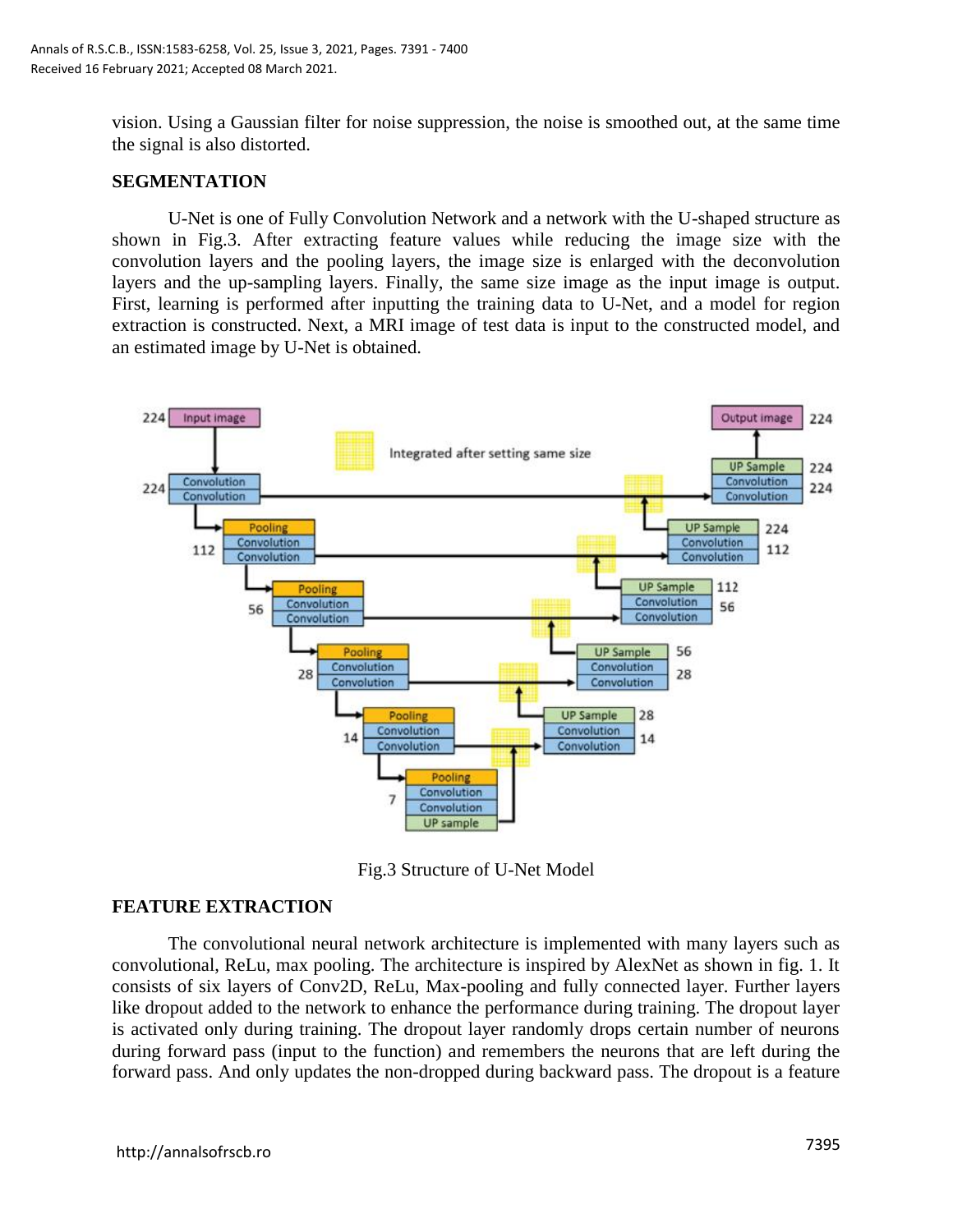that brings the regularization. The dropout layer makes the model to learn robust features that are independent to the neurons which in turn avoids the overfitting during the training phase.



Fig 4 Structure of CNN

Fig. 4 illustrates the implementation of CNN architecture with required layers. This framework includes the repeated layers of Conv2D – ReLu – Maxpooling with various filter size and fit the model to extract the features of extracted hippocampal region. CNN is the recent technology utilized in deep feature extraction which assists to improves the classification accuracy.

# **CLASSIFICATION**

The final stage of the present study is classification which is performed with SSGAN. This section describes the detailed procedure of SSGAN in AD detection.

# **SEMI SUPERVISED GENERATIVE ADVERSARIAL NETWORKS**

The SSGAN based AD classification has two model *Generator (Gm)* and *Discriminator (Dm)*. These two model competete with each other as two player in mix-max game with the function  $P(Dm, Gm)$  computed by the equation 1:

$$
\min_{Gm} \max_{Dm} P(Dm, Gm) = E_{i \sim k_{data} (i)} [\log(Dm(i))] + E_{a \sim k_a(a)} [\log(1 - Dm(Gm(a)))] \tag{1}
$$

Where  $i$  represents the input image and  $\alpha$  denotes the noise vector. Generator creates a mapping method based on the previous noise distribution  $k_a(a)$  to data space  $Gm(a)$ . Gm and Dm are both trained consecutively where constraints of  $Gm$  are adjusted to reduce  $log(1 D(G(z)))$  and constraints of *Dm* are adjusted to reduce  $log(D(x))$ . The objective function of GAN is expressed as

$$
\min_{Gm} \max_{Dm} P(Dm, Gm) = E_{i \sim k_{data}(i)} [\log(Dm(i|j))] + E_{a \sim p_a(a)} [\log(1 - Dm(Gm(a|j)))] \quad (2)
$$

Where  $j$  denotes the labeled image that provides the auxiliary information [22]. Prior research [23] showed that GAN benefits the combination of traditional GAN and the loss. In addition the  $1s1$  loss improves the performance of the segmentation model. Hence the loss method is defined for generator  $Ls_{\zeta_m}$  that can be expressed as

$$
Ls_{Gm} = \lambda_1 E_{i \sim k_{data} (i)} [\log(Dm(i, Gm(i)) + e)] + \lambda_2 E_{i,j \sim k_{data} (i,j)} [\|lm - Gm(i)\|_1]
$$
 (3)

Where  $\dot{i}$  represents is the input image and  $e$  denotes the observed number to prevent overflow. Im represents the ground truth Hippocampus labeled images.  $\lambda_1$  and  $\lambda_2$  utilized to balance the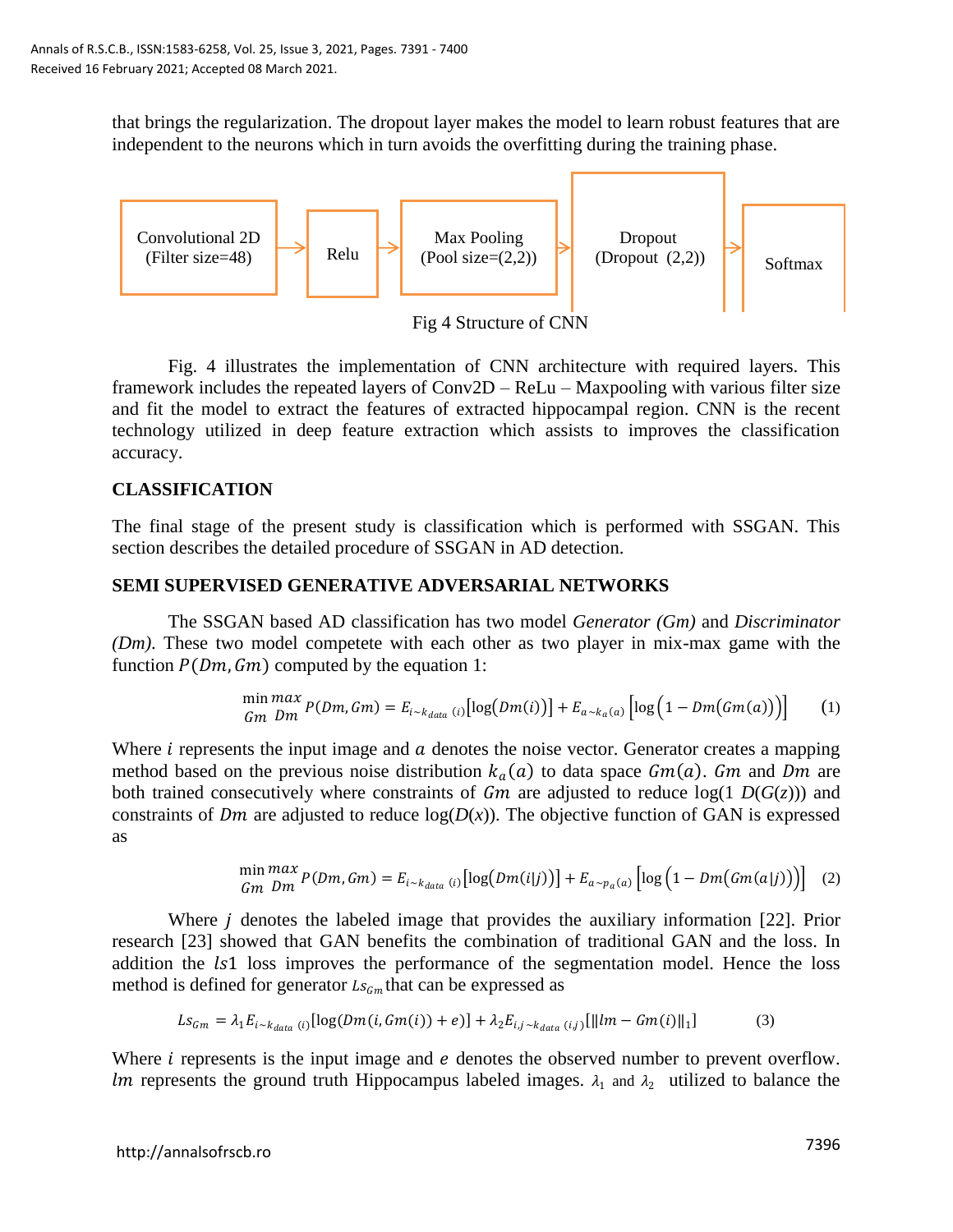losses with the values of 0.999 and 0.001 respectively. The loss method for discriminator  $L_{\mathcal{S}_{Dm}}$  is given as

$$
Ls_{Dm} = E_{i,j \sim k_{data} (i,j)} [log(Dm(i,j) + e)] + E_{i \sim k_{data} (i)} log(1 - Dm(i, Gm(i)) + e)
$$
 (4)

The generator and discriminator of AD Classification is optimized by the training process. The Adaptive Moment Estimation (Adam) is utilized for the optimization. The input is the MRI image dataset where as the corresponding labeled MRI image are grounth truth.

#### IV. EXPERIMENTS

The proposed HC segmentation model with semi supervised GAN architecture was implented with python platform. The keras and Tensorflow library is adopted for executing the deep learning architecture. The publically available HC dataset is used for testing the efficiency of the present segmentation model. The prior deep learning approaches sucn as convolution neural network and generative advers.



Fig 5 dataset collected from Kaggle data repository

The ADNI dataset is collected from Kaggle data repository. The screenshot of the dataset is shown in fig 5. The Dataset contains 8.44 GB data on brain MRI images. In this study 1000 images are taken for the evaluation 700 images are considered for training and 300 images are taken for testing. The Sample input images are illustrated in fig 6. The input images has the size of 197 x 233 px where the sizes are modified with 100x100 in order to reduce the execution time.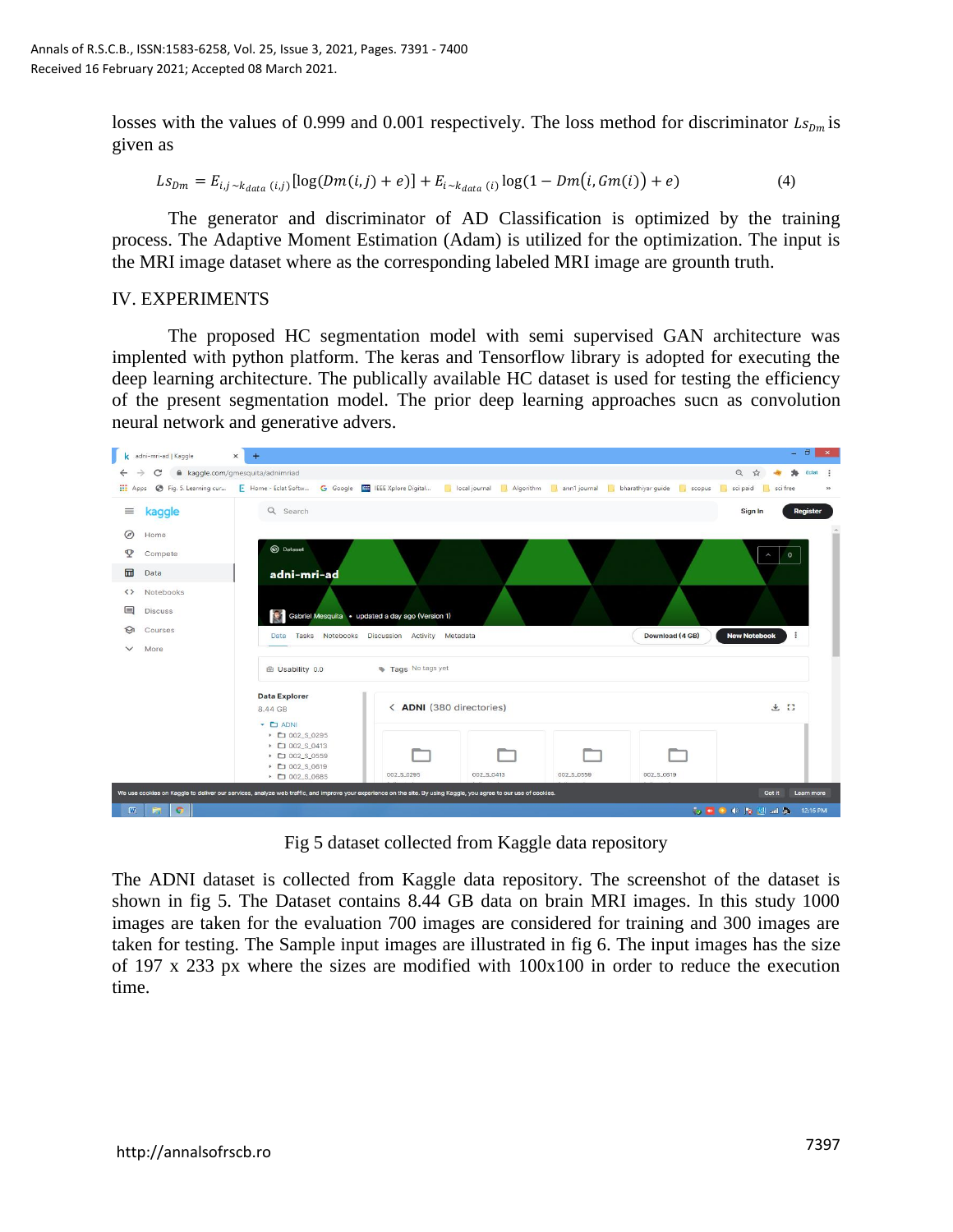

Fig 6 Sample input images

The accuracy and loss of training and the validation is illustrated in fig 7 and 8 respectively. The maximum accuracy 96% accuracy is achieved through this approach. Similarly the loss value is 0.2% which shows the efficiency of the present model.





The loss values used in GAN improves the performance by replicating the probability distribution. Above all the experiment conducted with the publically available MRI dataset for AD detection model achieves the efficient result.

#### **Conclusion**

In recent years AD is considered as a devastating illness that leads to cognitive deficiency and brain functional weakening. In this study a attempt is made to diagnose the AD in earlier stage based on semi supervised deep learning architecture. In addition the ADNI dataset is used for the evaluation of the present study. The model is start with the preprocessing the noise using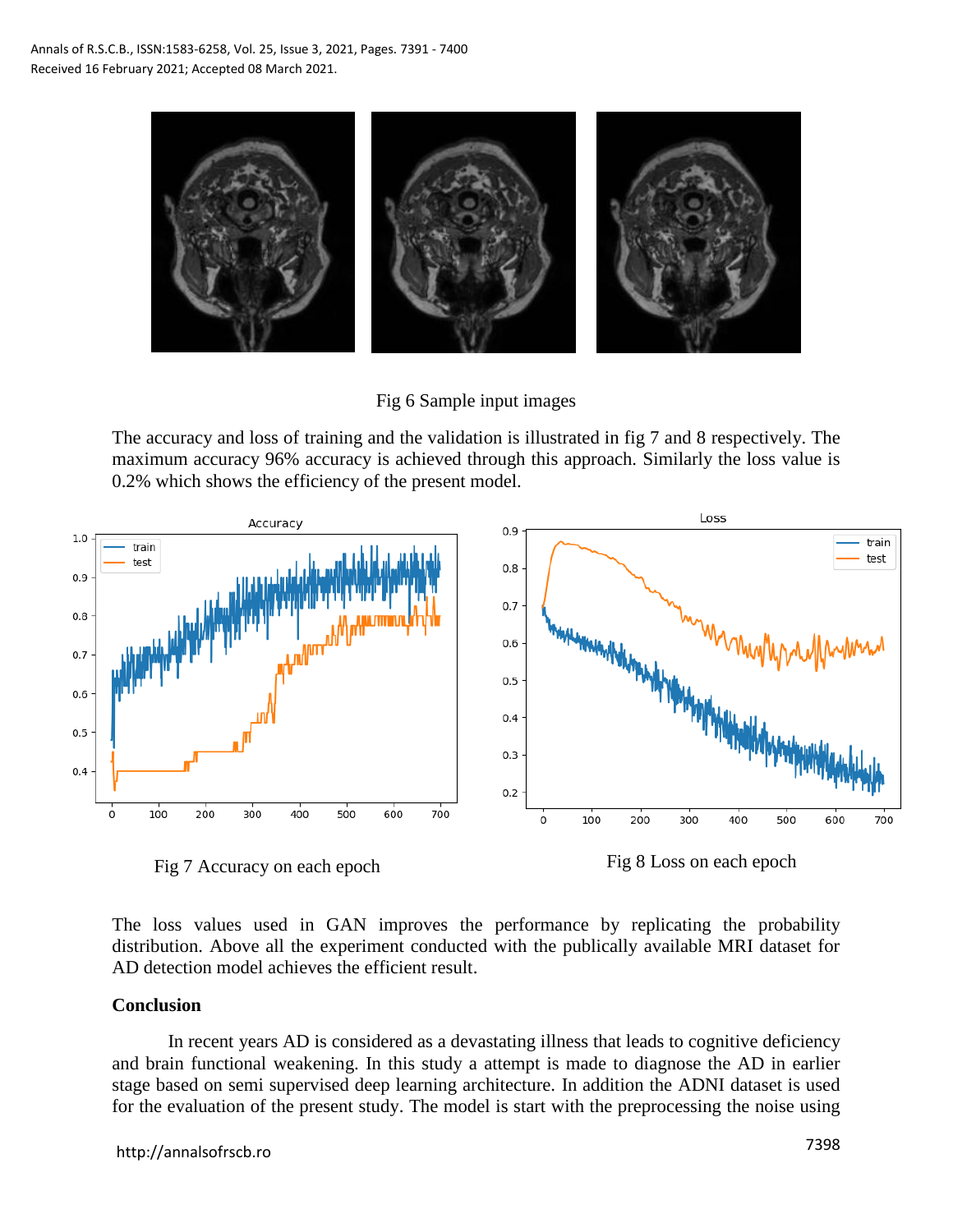the Gaussian filter and the hippocampal region is segmented from the brain structure, and then the deep features are extracted from the segmented area. Finally SSGAN is applied to perform the prediction and classification for AD. The experiment was carried out with total of 1000 MRI image and achieved the high accuracy compared to other deep learning model.

In this study only MRI dataset is used for the evaluation. In future this model will tested with more dataset like PET and fMRI etc., in addition this model can be applied for classifying other medical image classification such as breast cancer, tumor detection, liver cancer and kidney cortex, etc.,

#### **References**

- [1] Ortiz, Andres, Jorge Munilla, Juan M. Gorriz, and Javier Ramirez. "Ensembles of deep learning architectures for the early diagnosis of the Alzheimer"s disease." *International journal of neural systems* 26, no. 07 (2016): 1650025.
- [2] Chandra, Avinash, George Dervenoulas, Marios Politis, and Alzheimer's Disease Neuroimaging Initiative. "Magnetic resonance imaging in Alzheimer"s disease and mild cognitive impairment." *Journal of neurology* 266, no. 6 (2019): 1293-1302.
- [3] Cheng, Bo, Mingxia Liu, Daoqiang Zhang, Brent C. Munsell, and Dinggang Shen. "Domain transfer learning for MCI conversion prediction." *IEEE Transactions on Biomedical Engineering* 62, no. 7 (2015): 1805-1817.
- [4] Minhas, Sidra, Aasia Khanum, Farhan Riaz, Shoab A. Khan, and Atif Alvi. "Predicting progression from mild cognitive impairment to Alzheimer's disease using autoregressive modelling of longitudinal and multimodal biomarkers." *IEEE journal of biomedical and health informatics* 22, no. 3 (2017): 818-825.
- [5] Ju, Ronghui, Chenhui Hu, and Quanzheng Li. "Early diagnosis of Alzheimer's disease based on resting-state brain networks and deep learning." *IEEE/ACM transactions on computational biology and bioinformatics* 16, no. 1 (2017): 244-257.
- [6] Liu, Mingxia, Jun Zhang, Chunfeng Lian, and Dinggang Shen. "Weakly supervised deep learning for brain disease prognosis using MRI and incomplete clinical scores." *IEEE Transactions on Cybernetics* (2019).
- [7] Havaei, Mohammad, Axel Davy, David Warde-Farley, Antoine Biard, Aaron Courville, Yoshua Bengio, Chris Pal, Pierre-Marc Jodoin, and Hugo Larochelle. "Brain tumor segmentation with deep neural networks." *Medical image analysis* 35 (2017): 18-31.
- [8] Lian, Chunfeng, Mingxia Liu, Jun Zhang, and Dinggang Shen. "Hierarchical fully convolutional network for joint atrophy localization and Alzheimer's Disease diagnosis using structural MRI." *IEEE transactions on pattern analysis and machine intelligence* (2018).
- [9] Liu, Siqi, Sidong Liu, Weidong Cai, Hangyu Che, Sonia Pujol, Ron Kikinis, Dagan Feng, and Michael J. Fulham. "Multimodal neuroimaging feature learning for multiclass diagnosis of Alzheimer's disease." *IEEE Transactions on Biomedical Engineering* 62, no. 4 (2014): 1132-1140.
- [10] Ng, KH, Ahmad, AC, Nizam, MS & Abdullah, BJJ 2003, "Magnetic resonance imaging: Health effects and safety", In Proceedings of the international conference on non-ionizing radiation at UNITEN (ICNIR2003) electromagnetic fields and our health.
- [11] Thirumaran, J & Shylaja, S 2015, "Medical Image Processing An Introduction", International Journal of Science and Research (IJSR), vol. 4, no. 11, pp. 1197-1199.
- [12] Zhao, F & Xie, X 2013, "An overview of interactive medical image segmentation", Annals of the BMVA, vol. 7, pp. 1-22.
- [13] J. Zhang, Q. Li, R. J. Caselli, J. Ye, and Y. Wang, "Multi-task dictionary learning based convolutional neural network for computer aided diagnosis with longitudinal images," *arXiv preprint arXiv:1709.00042*, 2017.